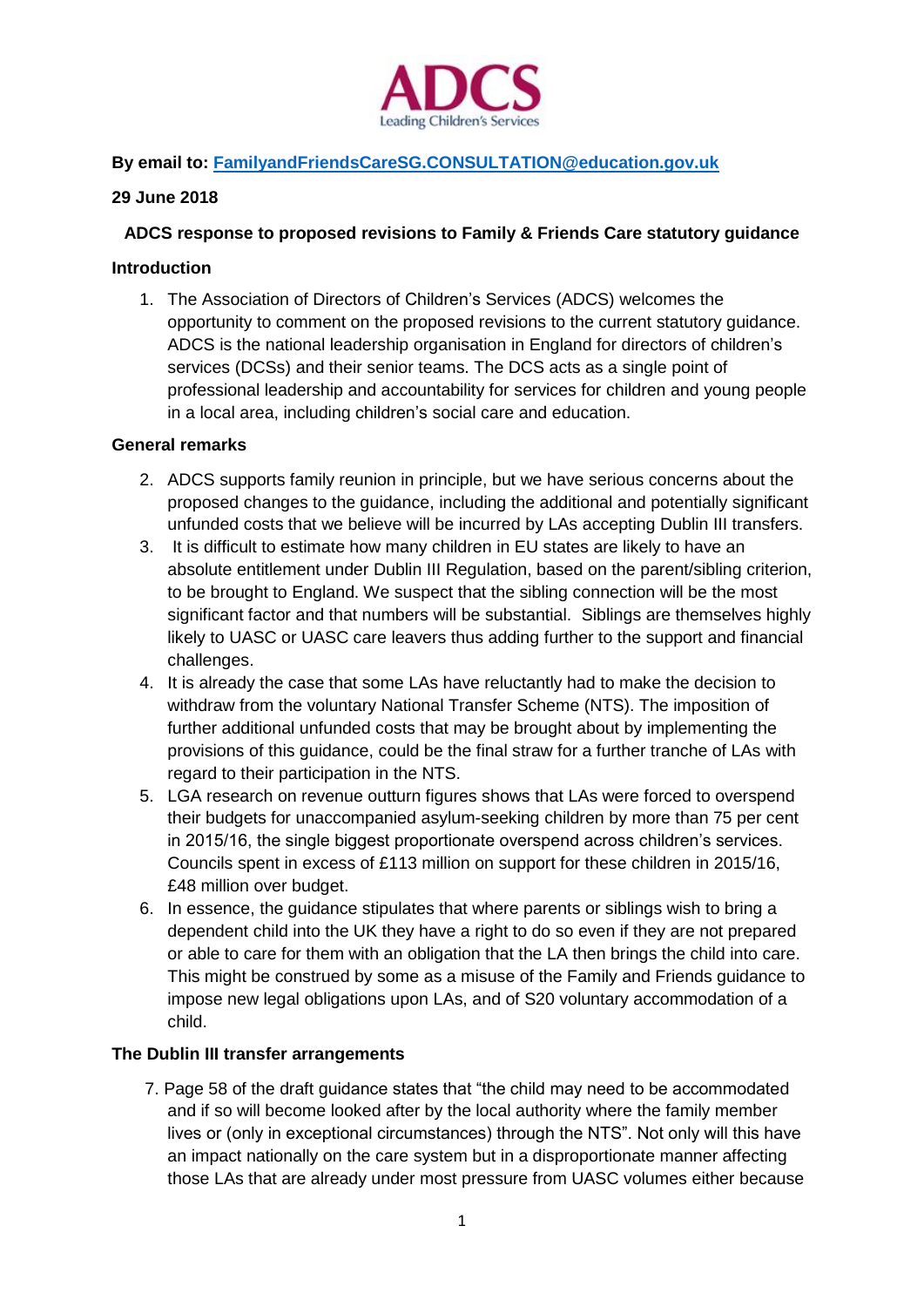

they are entry LAs, London Boroughs or LAs which have received significant numbers of UASC transferred via the NTS.

- 8. Additional children coming into care via this route will directly impact on the NTS numbers and the 0.07% ceiling. There are already LAs above the 0.07% threshold; Croydon is six times over.
- 9. The "exceptional circumstances" mentioned on page 58 of the guidance need to be spelt out explicitly. Unless the Home Office moves towards a system by which LAs are able to recover from the government the full cost of the support they provide for UASC, it is imperative that "exceptional circumstances" be defined as being when the UASC population exceeds the 0.07% threshold.
- 10. Moreover, the very basis of the NTS, which is a voluntary scheme based on the principle of seeking to achieve more equitable distribution of UASC across the country so no one LA is carrying a disproportionate burden for the care of these vulnerable children, is undermined by the requirement to accommodate the child in the LA where their parent/sibling lives.
- 11. The guidance relates to England only; however, we know that during the clearance of the migrant camps in Calais in the autumn of 2016, many UASC, brought to the UK either as part of (expedited) Dublin III arrangements, or via the Dubs amendment, were placed in Scotland.
- 12. The flowchart in annex B of the guidance is helpful, particularly with regard to the 'conditional' entitlement under Dublin III Regulation where if a child's family member in the UK is an adult aunt or uncle, or grandparent, that the adult is required to establish (with the Home Office initially) that they are capable of taking care of the child (materially and without recourse to public funds, and in terms of parenting capacity and that they can provide suitable accommodation). The flow chart indicates that if a relative in this category cannot take care of the child that "it is unlikely that the child will be brought to the UK." This appears however to depend upon the immigration status of the relative. It would be helpful if the guidance were a little clearer on that matter.
- 13. As can be seen from the flowchart in annex B, the transfer process is complex, dependent upon several conditions, and significantly, it depends upon a series of processes and decisions being made by the Home Office in a timely fashion, before the child is brought to the UK. Moreover, there appear to be several steps of the process that should take place before the DCS in the relevant LA is even informed of the possibility that a child may be settled in their area. The Home Office should seek to keep the DCS of the relevant LA informed from the earliest possible stage of the process.
- 14. The guidance states that the Dublin III transfer process from initiation (a Member State raising a transfer request) to arrival (or not) of the child - should take no more than two months. This is an ambitious timeframe.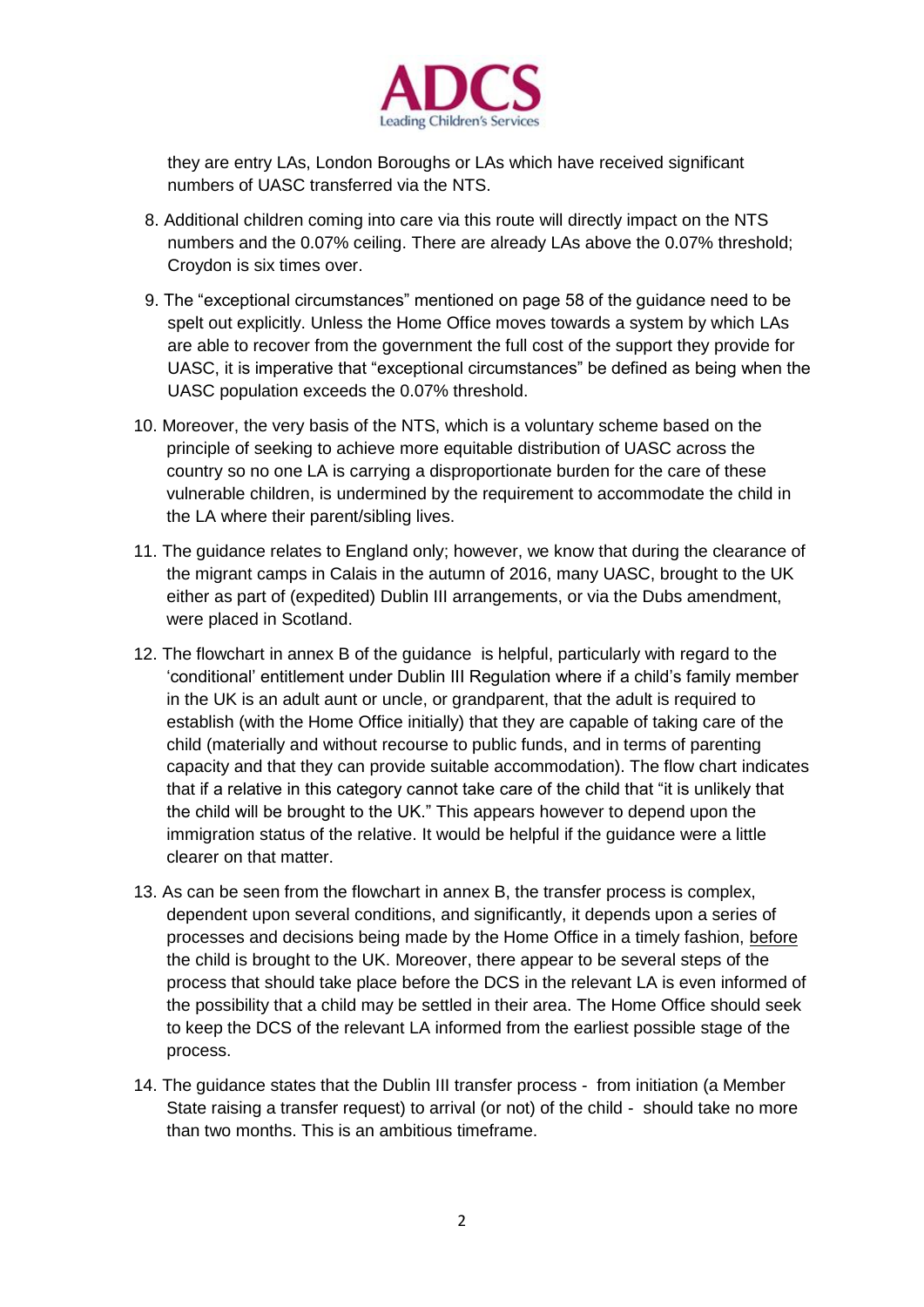

15. As described in paragraph 31 of the revised guidance, the arrangement will be an informal family and friends care arrangement unless section 20 or section 47 duties are triggered. As an informal family and friends care arrangement, the LA does not have a duty to undertake a formal assessment of the arrangement. However, checks on the family member/ relative and any other members of the household are required. This plainly has resource implications and whilst this may not technically be a new burden it will undoubtedly be an increased burden. The cost of the 'family checks' was recognised during the response to the clearance of the migrant camps in Calais in 2016 via a flat rate payment per family check, paid to LAs via the Controlling Migration Fund administered by the DCLG (as was). Similar consideration must be given to future Dublin III transfer cases.

## **Funding support for asylum seeking children**

- 16. The aim of the guidance, in terms of ensuring improved outcomes for unaccompanied children, can only be met via sustainable funding for the LAs and communities supporting unaccompanied children. The disproportionate impact that this guidance will have on some LAs is further exacerbated by the current under-funding of UASC grant rates. A sustainable funding settlement that more closely reflects the full cost to LAs of caring for UASC and UASC care leavers is essential.
- 17. The provisions in this guidance in respect of Dublin III transfers will have potentially significant costs implications for LAs, including but not limited to:
	- Costs of undertaking the family check in the first instance
	- Costs of social worker time for the ensuing single child and family assessment, the plan of support and regular review
	- Section 17 payments if necessary
	- Where families can become homeless, for example, if the family member/ relative's current accommodation was not suitable, additional costs for the LA in 're-homing'. This is particularly significant in areas of the country where access to affordable rented housing is limited.
	- Ongoing social work support if appropriate.
- 18. There are also wider financial considerations that government must address to ensure the best outcomes for this group of children. ADCS urges the DfE to lead a crossgovernment response on:
- **Access to child benefits:** the family member or members may be able to claim child benefit and child tax credit for the child dependent on the family member's immigration status. Some LAs report that carers have received a very mixed response from DWP when attempting to claim Child Benefit and Child Tax Credit, with some areas accepting the claim and others refusing.
- **Access to legal aid:** family members who are working may have an income which goes above the means testing for legal aid to support the child's asylum claim but this income may not be enough to cover the full costs of private legal advice, particularly if cases are protracted. A commitment to prioritise decisions for this group would be welcomed.